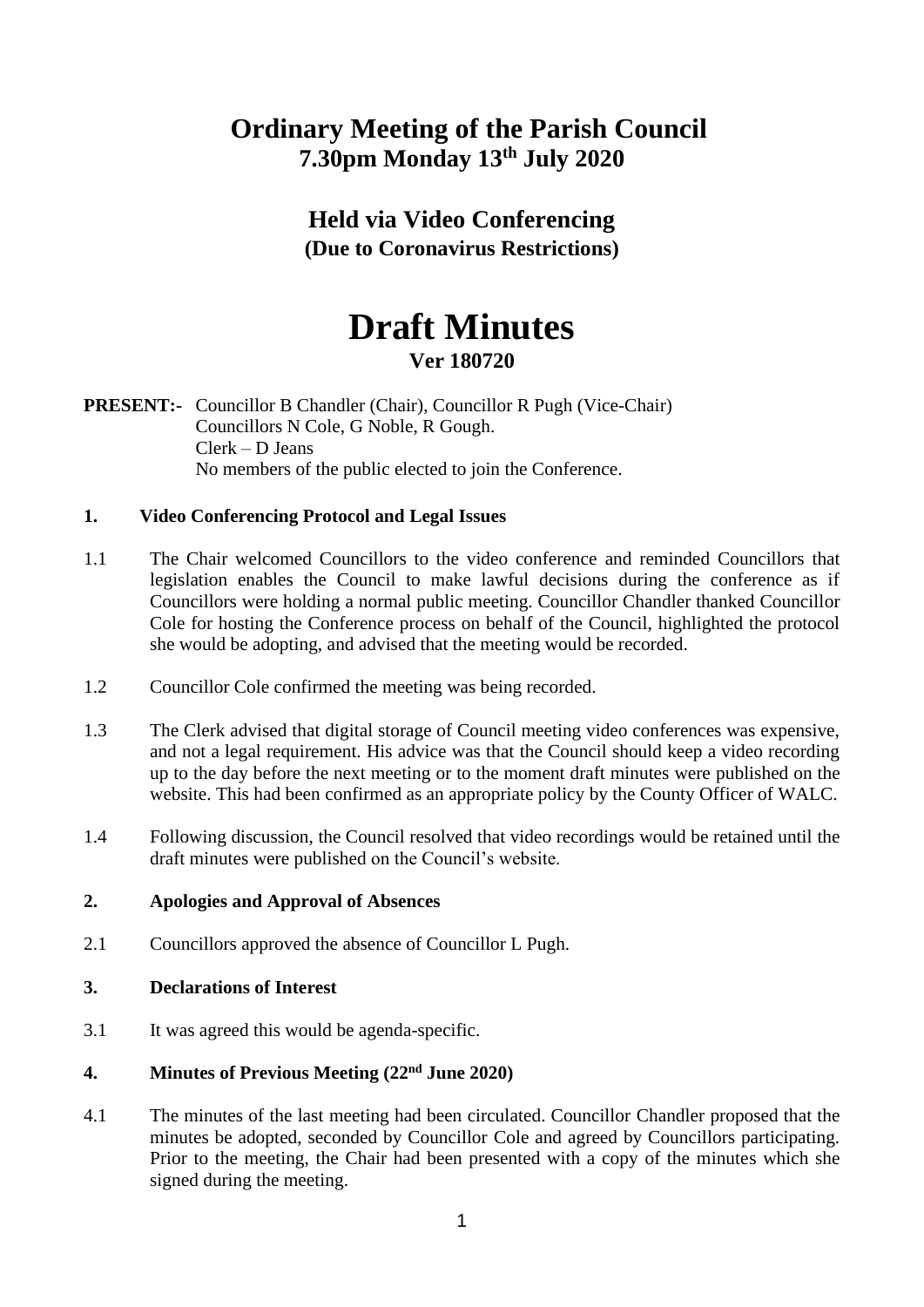# **5. Matters arising**

# 5.1 Letter from NWAC to NWBC Chief Executive (9.6.2)

5.1.1 The Clerk had written to the Chief Executive on behalf of NWAC. He had circulated the response.

# **6. Contributions from the Public**

6.1 There were no members of the public present.

# **7. Village Crime and Disorder Issues**

- 7.1 The Clerk advised that both PC Simon Ackroyd and Mr Thomas Crawford, Reservoir Site Manager had been invited to the meeting. However, neither had been able to join the video conference as their organisations did not approve the use of Zoom software.
- 7.2 Councillor Cole advised that the Reservoir gate was now secured each evening.
- 7.3 Councillor Gough felt that the recent issues had not re-surfaced and the Village was currently very quiet. Councillor Chandler suggested that as places of recreation were gradually reopening, there would be fewer visitors to the Village. Councillor Cole had noticed less litter had been deposited.
- 7.4 Councillor Chandler thought it appropriate to maintain pressure on the Police and Severn Trent to ensure attention continued to be paid to the Village and Reservoir.
- 7.5 Councillors agreed to continue to seek feedback from residents and to report back to the Council.

#### **8. Coronavirus Crisis Update**

- 8.1 The Clerk advised that he had communicated with the Licensee of The Plough the resolution of the Parish Council, but he had not received a reply to the original, nor follow-up communication. Councillor R Pugh felt that the situation was under control and that customers had no need to use the Village Green. This was reinforced by Councillor Gough. Councillor Chandler felt that the matter was now closed.
- 8.2 Councillor Chandler advised that the shielding process was coming to an end, and any advice to shield would now come from the Track and Trace process.

# **9. Financial Report**

- 9.1 The Clerk had circulated a copy of the Council's accounts up to 4<sup>th</sup> July 2020. The Chair had received a copy prior to the meeting which she signed during the meeting.
- 9.2 Prior to the meeting, the Chair had been presented with recent invoices and a payment schedules for the period to  $22<sup>nd</sup>$  June 2020 to  $13<sup>th</sup>$  July, which she signed during the meeting.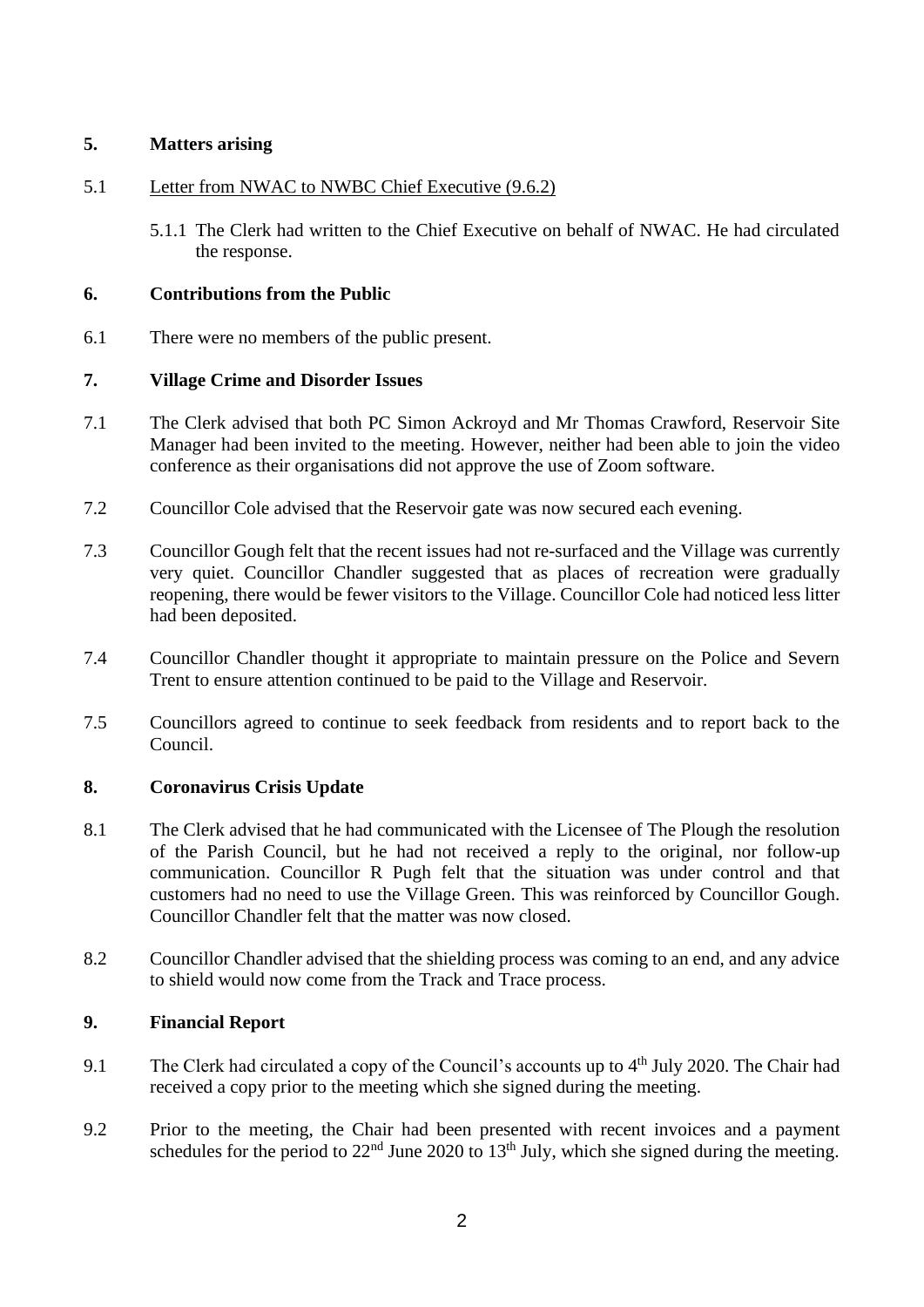- 9.3 The Clerk had also circulated an update of the 2020/21 budget position. There were minor variances on two spending headings, but no significant variations, to date.
- 9.4 Councillor Chandler proposed acceptance of the financial reports. This was seconded by Councillor Cole and agreed by all present.
- 9.5 The Clerk highlighted that the Salvation Army recycling container produced an annual income of around £100 per year, currently paid into the Council's main account. The Village Hall Management Committee felt that the income should be received by the Hall Committee. Following a short discussion, Councillor Chandler proposed that the recycling-related income should be paid to the Village Hall Management Committee with effect from 1<sup>st</sup> August. This was seconded by Councillor Gough and agreed by the meeting.

#### **10. Planning Matters**

10.1 No planning applications had been received.

# 10.2 Portacabin, Blythe Road

- 10.2.1 A resident had submitted a complaint in respect of a portacabin situated adjacent to a residential property in Blythe Road at Watery Lane on the basis that it was unsightly and probably did not have planning permission.
- 10.2.2 The Clerk had visited the location and had circulated photographs to Councillors prior to the meeting. The resident had explained that the portacabin was intended for domestic use – a summerhouse and play area for her children, plus domestic storage. There was no toilet installed and it was not intended for overnight accommodation nor any business use. The resident understood that no planning permission was required. However, the Clerk advised that the portacabin had been installed closer to the road than the building line and was thus likely to be in breach of permitted development.
- 10.2.3 Following discussion, the Clerk was asked to contact the Borough's Planning Department.

#### **11. Horticultural Services**

11.1 Councillor Chandler declared that she felt the quality of Village grass cutting was currently very high. The Clerk was asked to pass on the Council's view to the Contractor.

#### **12. Recreation Ground**

- 12.1 Councillor Chandler outlined her discussions with the Police and local residents in respect of problems at the Recreation Ground which had led to the temporary locking of the gate from 6pm to 6am each evening. She asked Councillors to consider the appropriateness of keeping the gate locked during weekends.
- 12.2 Councillor Cole felt that the council should wait to see if the problem subsided before the Council invested in signs. Councillor Gough felt that the gate should be locked at weekends to prevent any confrontation occurring when the 6pm locking process took place. She thought the residents in Wilkinson Way would be happier with the gate being secured at weekends.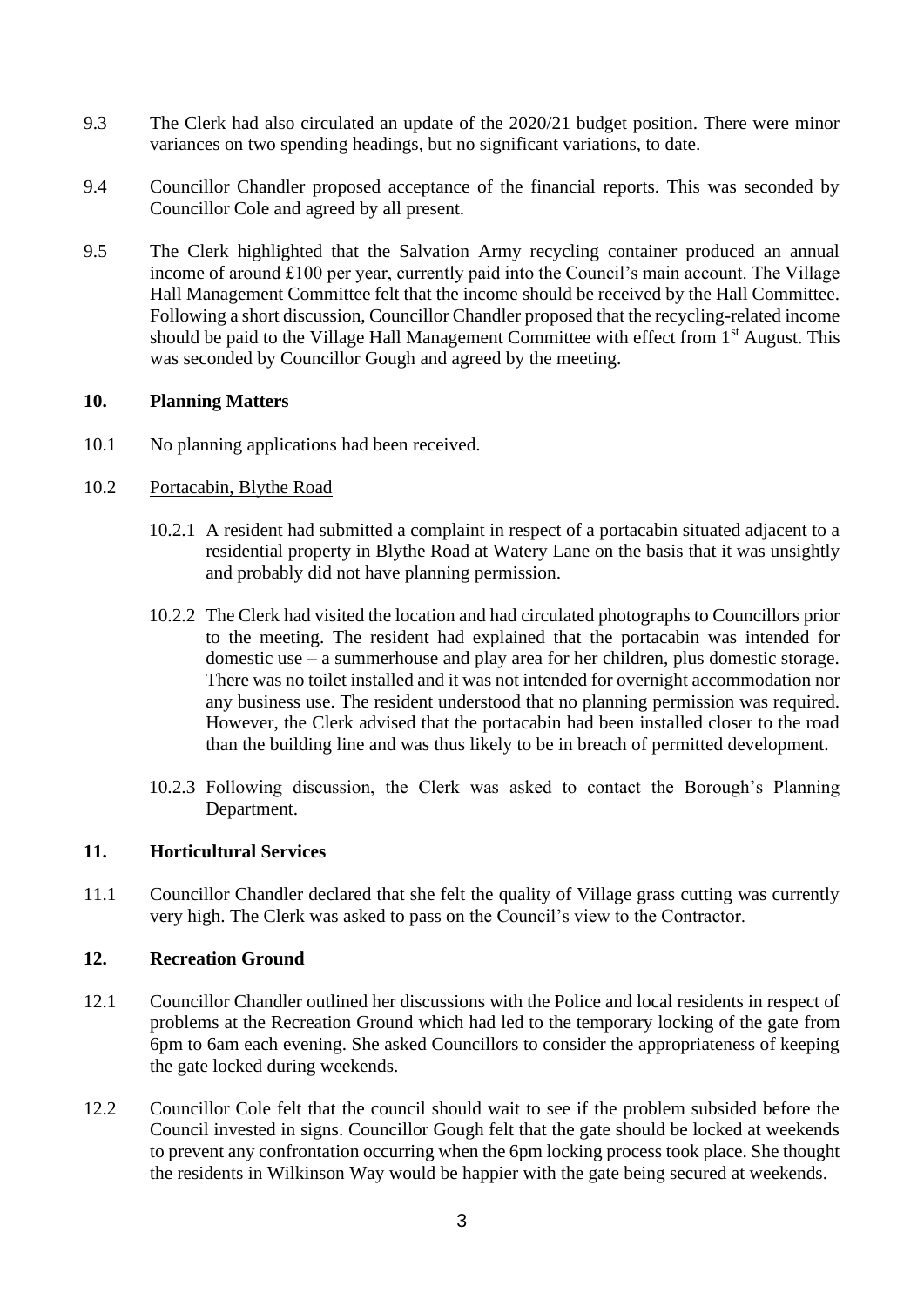- 12.3 Councillor Noble felt that the Council should not only take Wilkinson Way residents into account and that the car park should be open at weekends, and locked at a later time in the Summer. She suggested leaving the gate open at weekends for a trial period. This was supported by Councillor Cole. However, Councillors R Pugh and Gough felt that the current process should continue whilst coronavirus-related restrictions remained in force.
- 12.4 Following further discussion, it was agreed that the gate would be locked from 6pm until 6am and at weekends for a trial period, but that the situation be monitored.
- 12.5 Quotations for removal of the existing play equipment had been sought but the Clerk had received only one quote, to date. The issue was deferred to the next meeting. The Clerk was asked to confirm the Council's rules and procedures for seeking quotes and tenders during the meeting.

#### **13. Road Safety Issues**

13.1 The Clerk advised that he had enquired what costs were involved in setting up speed measuring equipment to identify the incidence of excess speed on Church Road, but had not yet received a reply.

# **14. Reports from County and Borough Councillors**

14.1 No County or Borough councillors had joined the meeting.

# **15. Report from Village Hall Management Committee**

15.1 Councillor Cole summarised the financial position of the Hall and outlined recent maintenance and repairs which had taken place. He remained hopeful of some sort of grant from the Borough Council in respect of income loss due to coronavirus. There appeared to be an issue with the accuracy of the electric meter which he was investigating. Councillor R Pugh advised that a previous regular user of the Hall had elected to return when the Hall was fully open.

#### **16. Reports from Parish Councillors**

- 16.1 Councillor Noble expressed concern with the new border wall being constructed in Church Drive which restricted the useful width of the road and, when vehicles were parked, potentially prohibited emergency vehicles reaching the Almshouses. Following discussion, it was agreed that the Clerk would contact the Borough's Planning Department once more.
- 16.2 Councillor Gough reported upon the options for a Village defibrillator being available 24 hours per day, rather than having to rely on the restricted access to the current machine in The Plough. It was agreed that the options and costings would be discussed at the next meeting.
- 16.3 The Clerk was asked to insert reference to the existing and future defibrillators on the website and in the next Connecting Four submission.